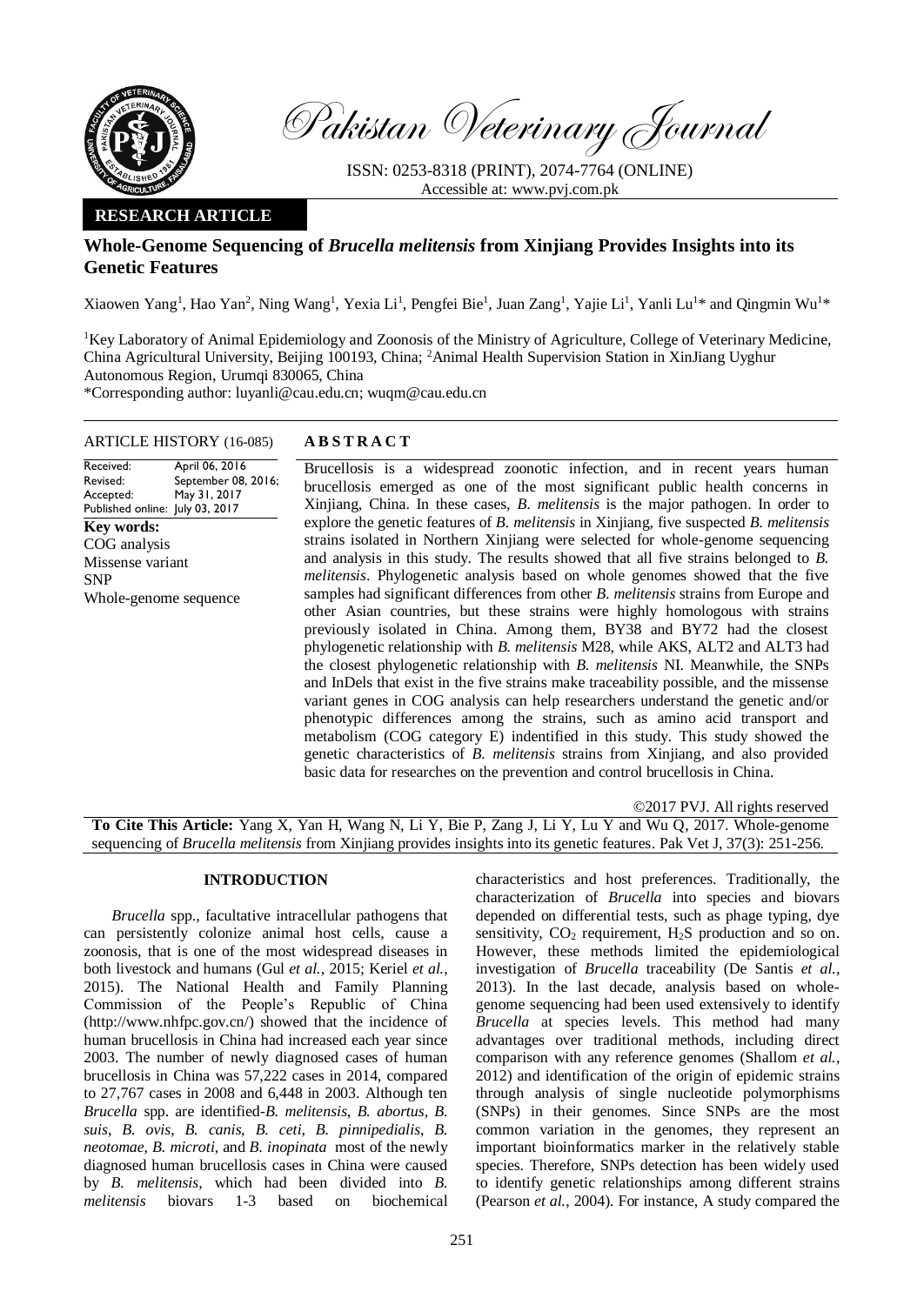published *Bacillus anthracis* genomes from other countries with 122 sequenced genomes in France and were able to identify the origination of *B. anthracis* in France via phylogenetic trees based on genome SNPs (Girault *et al.*, 2014). Also, the potential origination of *B. melitensis* in the Mediterranean region and its global spread through infected goat and sheep or their milk products were determined by analyzing the genome SNPs of different strains (Tan *et al.*, 2015). Some researchers revealed that the MR Xichang lineage of *Schistosoma japonicum* was phylogenetically closer to LR Guich lineage than to other two LR lineages, and the MR lineage might be evolved from LR lineages by SNPs tree (Yin *et al.*, 2016).

The Xinjiang Uygur Autonomous Region is located in the northwestern border region of China and boasts a segment of the ancient Silk Road. The region shares a border with eight nations: Mongolia, Russian Federation, Kazakhstan, Kyrgyzstan, Tajikistan, Afghanistan, Pakistan and India. In the past ten years, Xinjiang had been one of the most seriously affected provinces based on the number of newly diagnosed cases of human brucellosis each year, with most cases caused by *B. melitensis.* In order to understand the genetic characteristics of the *B. melitensis* strain in Xinjiang and the relationship between *B. melitensis* from Xinjiang and from other countries, this study selected and isolated five strains isolated from different regions for analysis using whole-genome sequencing and comparative analysis. Exploring the potential origin of the five *B. melitensis*  strains and their genetic characteristics will provide basic data for understanding the epidemic status of *B. melitensis* in China.

## **MATERIALS AND METHODS**

**Genome sequences:** In this study, we chose and downloaded the whole genomes of *B. melitensis* 16M,*B. melitensis* M28, *B. melitensis* 63/9, *B. melitensis* Ether, *B. melitensis* NI, *B. melitensis* M5-90, *B. abortus* 2308, *B. abortus* S19, *B. suis* 1330 and *B. suis* S2 and the draft genomes of *B. melitensis* 66/59, *B. melitensis* F5/07- 239A,*B. melitensis* UK24/06, *B. melitensis* UK19/04, *B. melitensis* UK14/06, *B. melitensis* REV.1, *B. melitensis*  CNGB 1076, *B. melitensis* CNGB 1120, *B. melitensis*  F8/01-155, *B. melitensis* F9/05, *B. melitensis* UK37/05, *B. melitensis* F10/06-16 and *B. melitensis* BG2 that had clear geographic information. These genomes were downloaded from NCBI GenBank FTP (ftp://ftp.ncbi.nlm.nih.gov/genomes/all).

**Sequencing of** *B. melitensis:* Strains of BY72 and BY38 were randomly isolated from sheep in Bayingolin Mongol Autonomous Prefecture and identified in 2011 and 2013; a strain of AKS was randomly isolated from sheep in Aksu Prefecture and identified in 2013 and strains of ALT2 and ALT3 were randomly isolated from Altay Prefecture and identified in 2010 and 2012. Cultured and inactivated samples were completed in the National Institute for Communicable Disease Control and Prevention of the Chinese Center for Disease Control and Prevention. Samples were sequenced using the Illumina/Solexa sequencing analyzer through at least 100 fold (100×) coverage to get the raw data. We used fastQC

(http://www.bioinformatics.babraham.ac.uk/projects/fastq c/) to test the sequencing quality, and removed redundant and low-quality sequences until we obtained clean data.

**Identification of the species:** High-quality paired-end clean data were mapped for the reference genomes using BWA software (Li and Durbin, 2009). We used Samtools (Li *et al.*, 2009) to output the depth of sequencing and we used Perl (Stajich *et al.*, 2002) to output the  $4 \times$  and  $20 \times$ coverage of sequencing. By comparing the sequencing depth and coverage, we were able to identify species and potential biovars of *Brucella* (Shallom *et al.*, 2012).

**SNPs and InDel calling:** We got the best alignments in the SAM format, and then we filtered the results. Only high-quality SNPs were retained for subsequent analysis. We used Samtools and GATK (McKenna *et al.*, 2010) to call both SNPs and InDel at the same time. By analyzing the different algorithms to identify SNPs and InDel, we obtained highly credible final results.

**Phylogenetic tree by SNPs:** In this study, we selected one genome that had the highest coverage for all sequencing samples as the reference for SNP calling. We used Samtools and GATK to call SNPs and InDel for the strains, while we used MAUVE (Darling *et al.*, 2004) to call SNPs for the complete genomes. We used phyloSNP (Faison *et al.*, 2014) to output the final results, and the phylogenetic trees were constructed using Seaview (Gouy *et al.*, 2010). We used the neighbor-joining (NJ) method and the bootstrap was 1000.

**SNP and InDel annotation:** We used snpEff (Cingolani *et al.*, 2012) software to identify the annotation for the variants. We also used Excel to collect the variant information, and we used R program to draw variant sites between the strains.

**COG analysis of missense variant genes:** We used BLASTALL (Altschul *et al.*, 1990) to build COG database in our computer, and then we chose which missense genes to find based on their COG numbers and classification. The minimum E-value in BLASTALL was 1e-10, and we used "/" instead when the genes didn't match any COGs.

#### **RESULTS**

**Sequencing and mapping of samples:** Sequencing of the five strains generated 6.38Gb of paired-end DNA sequences, of which 6.36Gb of high-quality paired-end reads were mapped to the *B. melitensis* 16M complete genome. Meanwhile, for each strain, 98.71% (average) of reads mapped to 99.92% of the reference complete genome with 171- fold average depth.

**Identification of the species and phylogenetic tree:** *B. melitensis* 16M, *B. abortus* 2308 and *B. suis* 1330 were selected as reference genomes to identify the species by coverage and depth (Table 1). The results showed that the coverage and depth of *B. melitensis* 16M were higher than those of *B. abortus* 2308 and *B. suis* 1330, indicating that the five samples belonged to *B. melitensis*. Next, we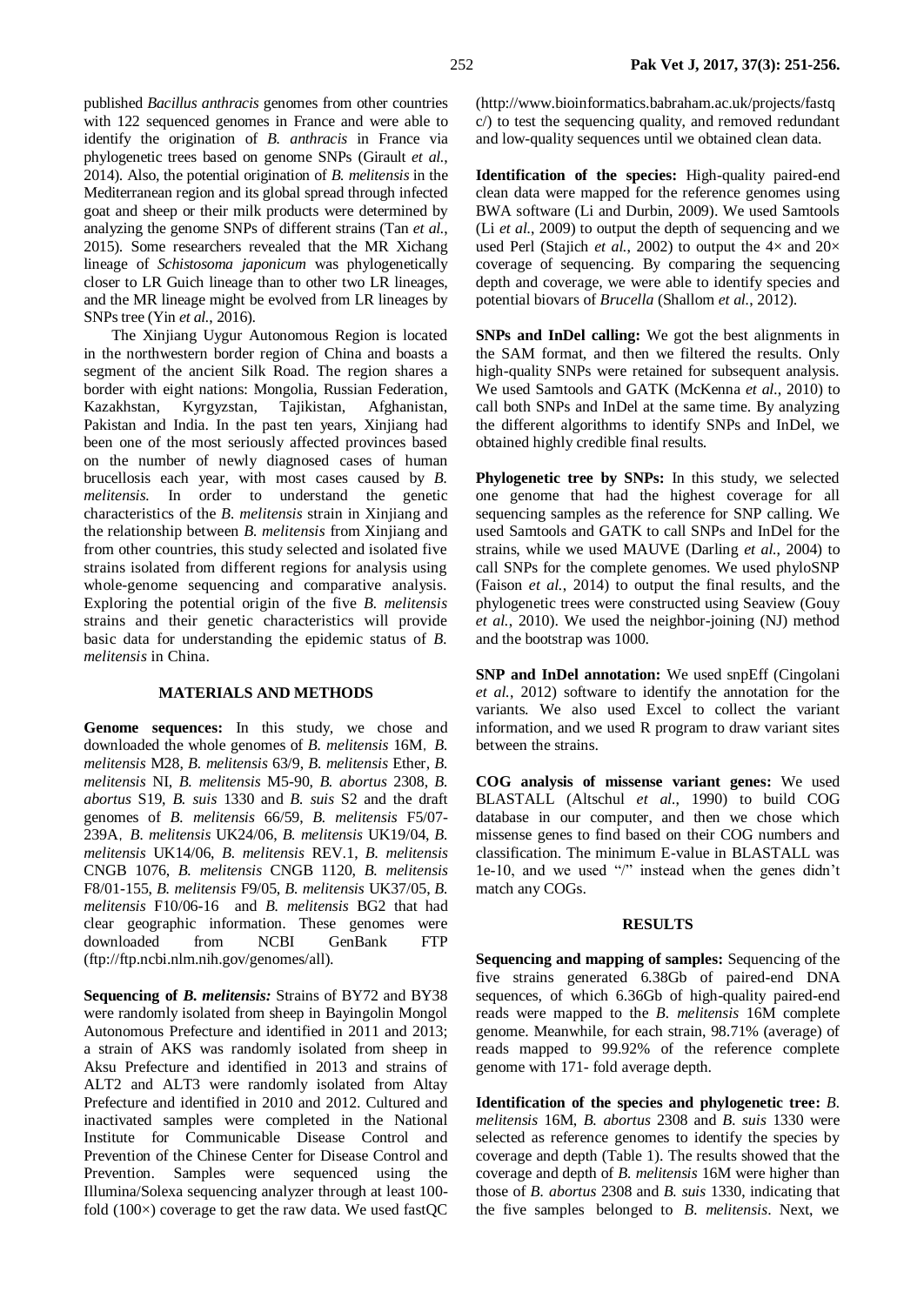| Name             | Reference genomes          | Depth  | Coverage | Coverage         |
|------------------|----------------------------|--------|----------|------------------|
|                  |                            |        | (4x, %)  | $(20 \times, %)$ |
| <b>AKS</b>       | <b>B.</b> melitensis 16M   | 157.30 | 99.91    | 99.87            |
|                  | B. abortus 2308            | 156.71 | 99.72    | 99.60            |
|                  | <b>B.</b> suis 1330        | 155.80 | 99.17    | 99.07            |
|                  | <b>B.</b> melitensis M28   | 157.28 | 99.97    | 99.94            |
|                  | B. melitensis 63/9         | 157.19 | 99.94    | 99.81            |
|                  | B. melitensis ether        | 157.15 | 99.87    | 99.82            |
| ALT <sub>2</sub> | <b>B.</b> melitensis 16M   | 176.71 | 99.92    | 99.88            |
|                  | B. abortus 2308            | 176.08 | 99.71    | 99.62            |
|                  | <b>B.</b> suis 1330        | 175.00 | 99.14    | 99.09            |
|                  | <b>B.</b> melitensis M28   | 176.68 | 99.97    | 99.95            |
|                  | B. melitensis 63/9         | 176.59 | 99.95    | 99.85            |
|                  | B. melitensis ether        | 176.54 | 99.88    | 99.84            |
| ALT3             | <b>B.</b> melitensis 16M   | 149.94 | 99.91    | 99.87            |
|                  | B. abortus 2308            | 149.40 | 99.72    | 99.61            |
|                  | <b>B.</b> suis 1330        | 148.56 | 99.19    | 99.08            |
|                  | <b>B.</b> melitensis M28   | 149.92 | 99.97    | 99.95            |
|                  | B. melitensis 63/9         | 149.83 | 99.93    | 99.81            |
|                  | <b>B.</b> melitensis ether | 149.72 | 99.88    | 99.83            |
| <b>BY72</b>      | <b>B.</b> melitensis 16M   | 177.55 | 99.94    | 99.92            |
|                  | B. abortus 2308            | 176.89 | 99.72    | 99.63            |
|                  | <b>B.</b> suis 1330        | 175.78 | 99.18    | 99.12            |
|                  | <b>B.</b> melitensis M28   | 177.52 | 100.00   | 99.99            |
|                  | B. melitensis 63/9         | 177.42 | 99.97    | 99.89            |
|                  | B. melitensis ether        | 177.38 | 99.89    | 99.87            |
| <b>BY38</b>      | <b>B.</b> melitensis 16M   | 193.67 | 99.94    | 99.92            |
|                  | B. abortus 2308            | 192.95 | 99.71    | 99.63            |
|                  | B. suis 1330               | 191.79 | 99.19    | 99.12            |
|                  | <b>B.</b> melitensis M28   | 193.65 | 100.00   | 99.99            |
|                  | B. melitensis 63/9         | 193.55 | 99.97    | 99.89            |
|                  | <b>B.</b> melitensis ether | 193.49 | 99.90    | 99.87            |

selected *B. melitensis* M28, *B. melitensis* 63/9 and *B. melitensis* Ether to represent *B. melitensis* biovars 1-3 to do the alignment. The results showed that the reference genome of *B. melitensis* M28 was the best alignment of these genomes, so we selected it as the reference to call SNPs and InDel to construct phylogenetic trees.

To explore relatedness among the sequenced strains and other strains of *B. melitensis* distributed worldwide, we conducted phylogenetic analysis using genomic SNPs. The phylogenetic tree showed significant differences in the strains in comparison with other strains of *B. melitensis* from Europe and other Asian countries, while they were highly homologous with strains isolated from China. Among these, strains of BY38 and BY72 shared the closest phylogenetic relationship with *B. melitensis* M28; while strains of AKS, ALT2 and ALT3 shared the closest phylogenetic relationship with *B. melitensis* NI (Fig. 1). Because *B. melitensis* M28 and *B. melitensis* M5- 90 were highly similar, we selected the genome of *B. melitensis* M5-90 to do the alignment again for the samples of BY38 and BY72. The results showed that the depths were 193.62 and 177.50, respectively, and the coverage for both was 99.98%, which were less than *B. melitensis* M28.

**SNPs and In Del calling:** Based on the previous results of the phylogenetic tree and coverage, the genomes of *B. melitensis* M28 and *B. melitensis* NI were selected as the reference genomes. We performed SNPs and InDels calling and annotation, and counted SNPs per kb. The SNPs per kb were 0.068, 0.066, 0.065, 0.066 and 0.069 for the strains of BY38, BY72, ALT3, ALT2 and AKS. The results showed that the sequencing strains had low variance ratio and high similarity to *B. melitensis* M28 or *B. melitensis* NI.



**Fig. 1:** Phylogenetic tree of five strains with the reference genome of *B. melitensis* M28 based on NJ method. \* represents the abbreviation of the country where the strain was isolated, and CHN indicates the strain was isolated in China.

The genome of *B. melitensis* M28 was the reference genome of BY38 and BY72, whereas the genome of *B. melitensis* NI was the reference genome of ALT2, ALT3 and AKS. We counted the variant sites of BY38 and BY72, and the results showed that the two strains shared more than 88% of the variant sites. The specific sites of BY38 were 25 and BY72 were 20 (Fig. 2A). Meanwhile, we counted the variant sites of ALT2, ALT3 and AKS, and the results showed that the three strains shared more than 89% of the variant sites. The specific sites of ALT2 were 8, ALT3 were 8 and AKS were 18 (Fig. 2B). Based on the number of variant-specific sites, the strains from the same region were highly homologous, which provided some clues for the epidemiological investigation of *Brucella* traceability.

The variant sites were marked in chromosomes I and II. While the results showed that the variant sites of *B. melitensis* M28 were not relatively concentrated (Fig. 3A and B), the variant sites of *B. melitensis* NI were relatively concentrated in chromosome I at the sites of 542615- 547638 and 647126-649472.

The annotation of variant sites showed that the sample of BY38 had 48 synonymous mutations, 95 missense mutations and 1.92 Ts/Tv (transitions/ transversions) ratio, while BY72 had 48 synonymous mutations, 96 missense mutations and 1.86 Ts/Tv ratio. ALT2 had 26 synonymous mutations, 80 missense mutations and 0.31 Ts/Tv ratio; ALT3 had 25 synonymous mutations, 78 missense mutations and 0.29 Ts/Tv ratio; and AKS had 26 synonymous mutations, 83 missense mutations and 0.30 Ts/Tv ratio.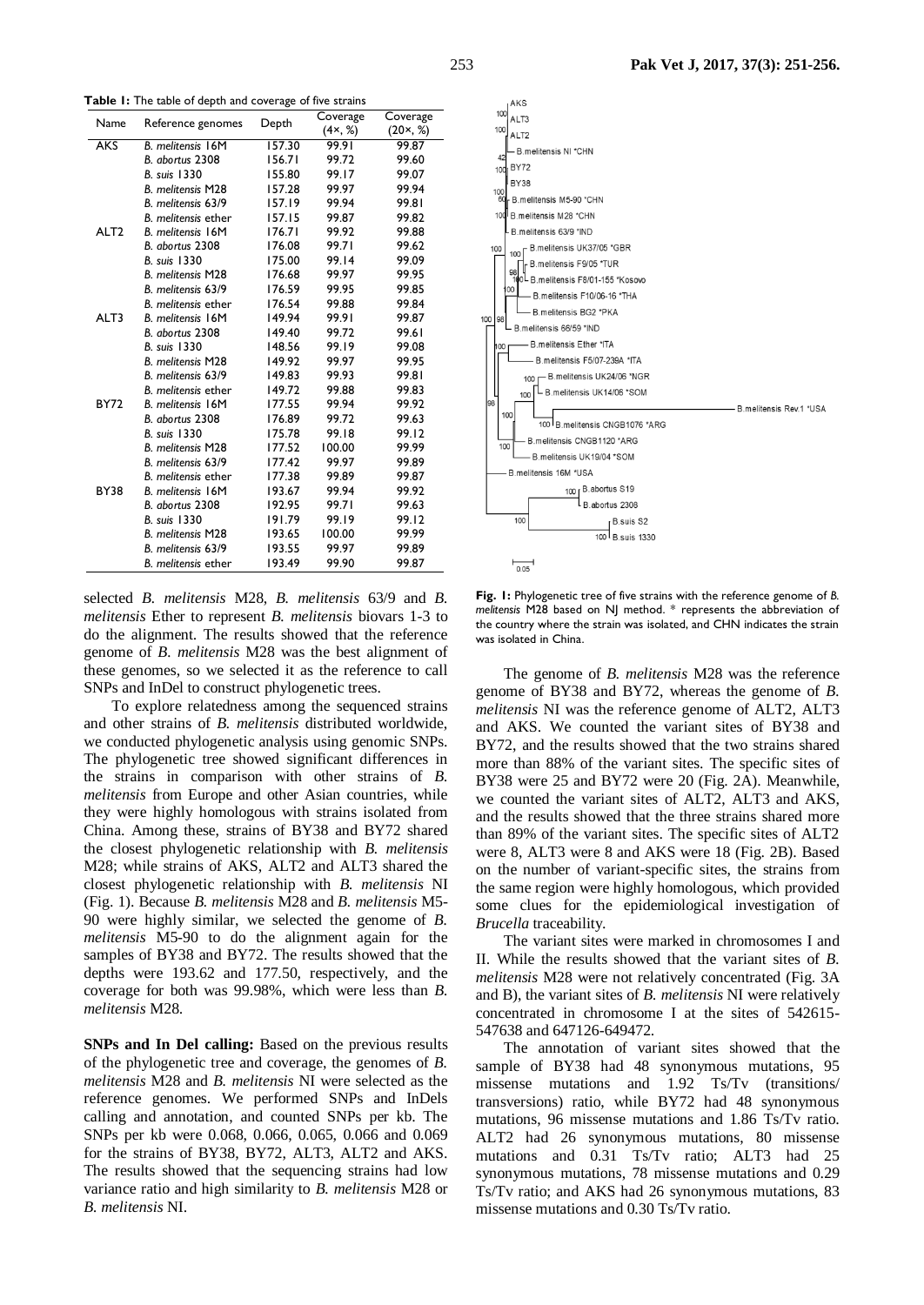

Fig. 2: Venn diagram for the variant sites on the genomes. A was the common variant sites about strains of BY38 and BY72, the reference genome was *B. melitensis* M28; B was the common variant sites among strains of ALT2, ALT3 and AKS, and the reference genome was *B. melitensis* NI.



**Fig. 3:** Distribution of common variant sites. A indicates the common variant sites of BY38 and BY72 on the *B. melitensis*M28 chromosome 1; B indicates the common variant sites on the *B. melitensis* M28 chromosome 2; C indicates the common variant sites of AKS, ALT2 and ALT3 on the *B. melitensis* NI chromosome I and D indicates the common variant sites on the *B. melitensis* NI chromosome 2.

Among the variant sites related to genes that were shared between BY38 and BY72, 8 genes were frameshift mutations, and 4 genes were frameshift mutations among the specific variant sites, with the frameshift mutation of 2 genes affecting the conserved domains among these 12 genes. Among the variant sites related to genes that were shared by ALT2, ALT3 and AKS, 3 genes were frameshift mutations, and 7 genes were frameshift mutations among the specific variant sites, with the frameshift mutations of 4 genes affecting the conserved domains among these 10 genes (Table 2).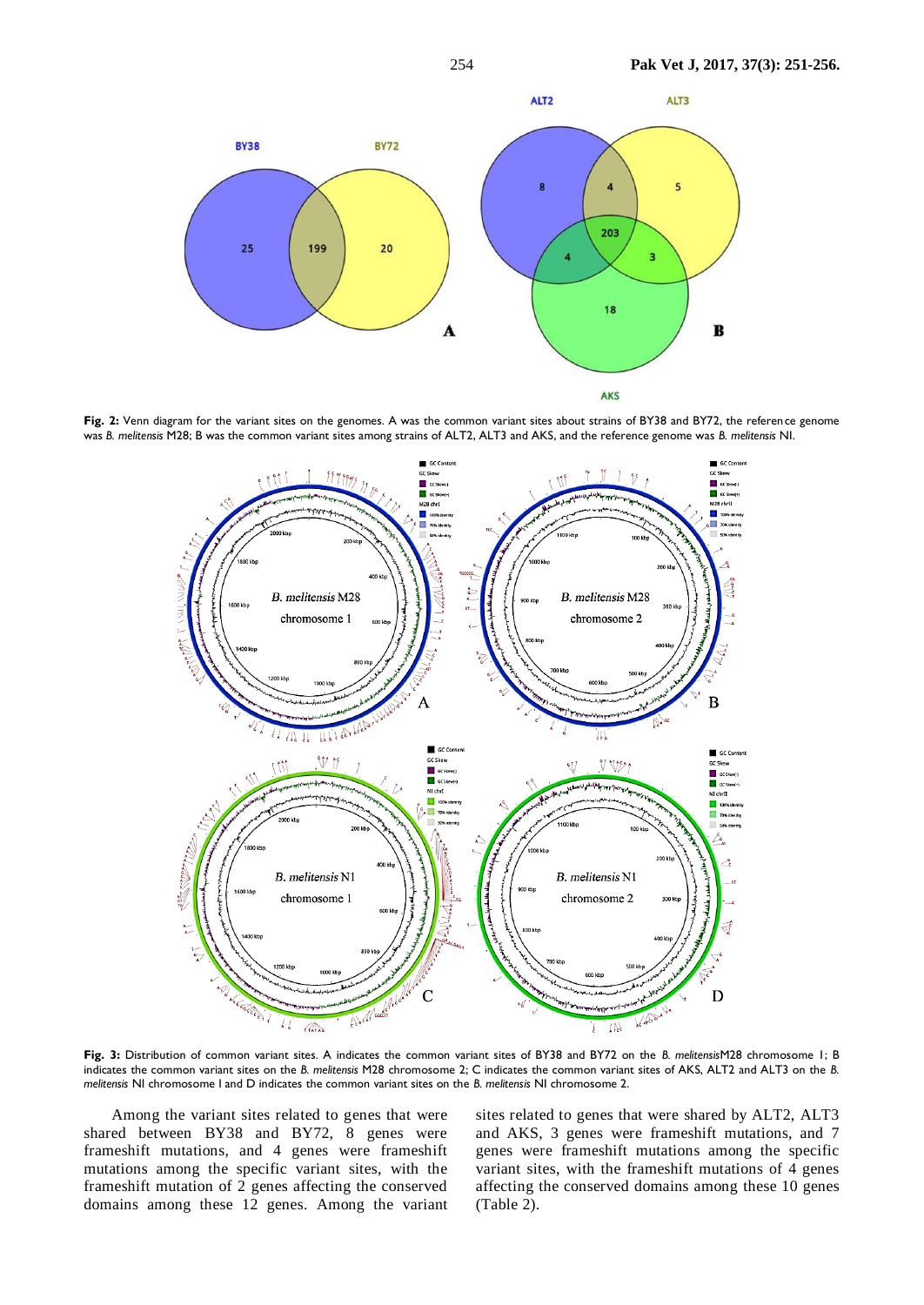

**Fig. 4:** The COG analysis of common and special missense genes for the sequencing strains. A was the COG of the common variant genes between the strains of BY38 and BY72; B was the COG of the special variant genes between the strains of BY38 and BY72; C was the COG of the common variant genes among the strains of ALT2, ALT3 and AKS; D was the COG of the special variant genes among the strains of ALT2, ALT3 and AKS.

**Table 2:** The names of genes that were affected by frameshift mutation

| Name                | <b>Functions</b>       |
|---------------------|------------------------|
| BM28 RS05165        | hypothetical protein   |
| BM28 RS09990        | oxidoreductase         |
| <b>BMNI RS02545</b> | transposase            |
| <b>BMNI RS04140</b> | uracil-DNA glycosylase |
| BMNI RS14840        | amidase                |
| <b>BMNI RS08660</b> | hypothetical protein   |

**COG analysis of missense variant genes:** A functional classification of the missense variant genes was conducted using COG analysis. The functions of the missense variant genes that were shared between BY38 and BY72 involved amino acid transport and metabolism (COG category E) (Fig. 4A). The specific missense variant genes of BY38 involved lipid transport and metabolism (COG category I), while the specific missense variant genes of BY72 involved cell wall/membrane/envelope biogenesis (COG category M) (Fig. 4B). The functions of missense variant genes which were shared among ALT2, ALT3 and AKS involved amino acid transport and metabolism (COG category E) (Fig. 4C), while the specific missense variant genes had no concentrated function (Fig. 4D).

## **DISCUSSION**

In this study, whole-genome sequencing analysis was used to explore the origin, genetic characteristics, and epidemiologic situation of *B. melitensis* species in Xinjiang. Based on the phylogenetic tree, *B. melitensis*, *B. abortus* and *B. suis* could be well divided. Among the strains of *B. melitensis*, the strains from Asia and Europe were in the same clades, and the samples in this study were highly homologous with the strains from China (Fig. 1). From the phylogenetic tree, we also found that *B. melitensis* Ether (which isolates from Italy) and *B. melitensis* NI are not in the same clades. *B. melitensis* NI and *B. melitensis* M28 (which belongs to biovar 1) are in the same clades. These results were similar to other

research (Tan *et al.*, 2015). *B. melitensis* NI, *B. melitensis* M28 and *B. melitensis* M5-90 were not in the same clades with the strains from other countries, suggesting that *B. melitensis* may be quite different in China versus in other countries.

In recent years, studies have shown that *B. melitensis* in Xinjiang belongs to biovar 3 (Wang *et al.*, 2007, Yi *et al.*, 2015). Some researchers isolated and identified, using traditional methods, 11 strains of *B. melitensis* biovar 3 from Bayingolin Mongol Autonomous Prefecture, Hotan Prefecture, Altay Prefecture, Aksu Prefecture and Ili Kazak Autonomous Prefecture (Yi *et al.*, 2015). However, in our study, the strains form Bayingolin Mongol Autonomous Prefecture shared the closest phylogenetic relationship with *B. melitensis* M28, and the strains from Altay Prefecture and Aksu Prefecture shared the closest phylogenetic relationship with *B. melitensis* NI. On a map of China, we found that *B. melitensis* biovar 3 was mainly distributed near the border of China, while the area that was closest to other Chinese provinces had *B. melitensis*  biovars 1 and 3. These finding should be tested again using more isolated *B. melitensis* strains. Studies have shown that the Mediterranean and the Middle Eastern strains were mainly *B. melitensis* biovar 3 (Benkirane, 2006), but our study showed that the strains of *B. melitensis* biovar 3 from Xinjiang shared the closest phylogenetic relationship with *B. melitensis* NI which was isolated from Inner Mongolia in China.

The number of SNPs differed between strains, which could provide the basis for dividing different strains; for instance, *B. anthracis* in France could be divided by 1581 SNPs (Girault *et al.*, 2014). Researchers compared *Staphylococcus aureus* NC\_017340.1 and *S. aureus* spatype t003, and found that the strains had 534 variant sites and 478 SNPs (Hamed *et al.*, 2015). It was found that compared with *B. melitensis* 16M, *B. suis* 1330 and *B. abortus* 9-941, strains *B. melitensis* M5-10, *B. suis* S2-30 and *B. abortus* 104M had 2859, 7456 and 3368 SNPs,